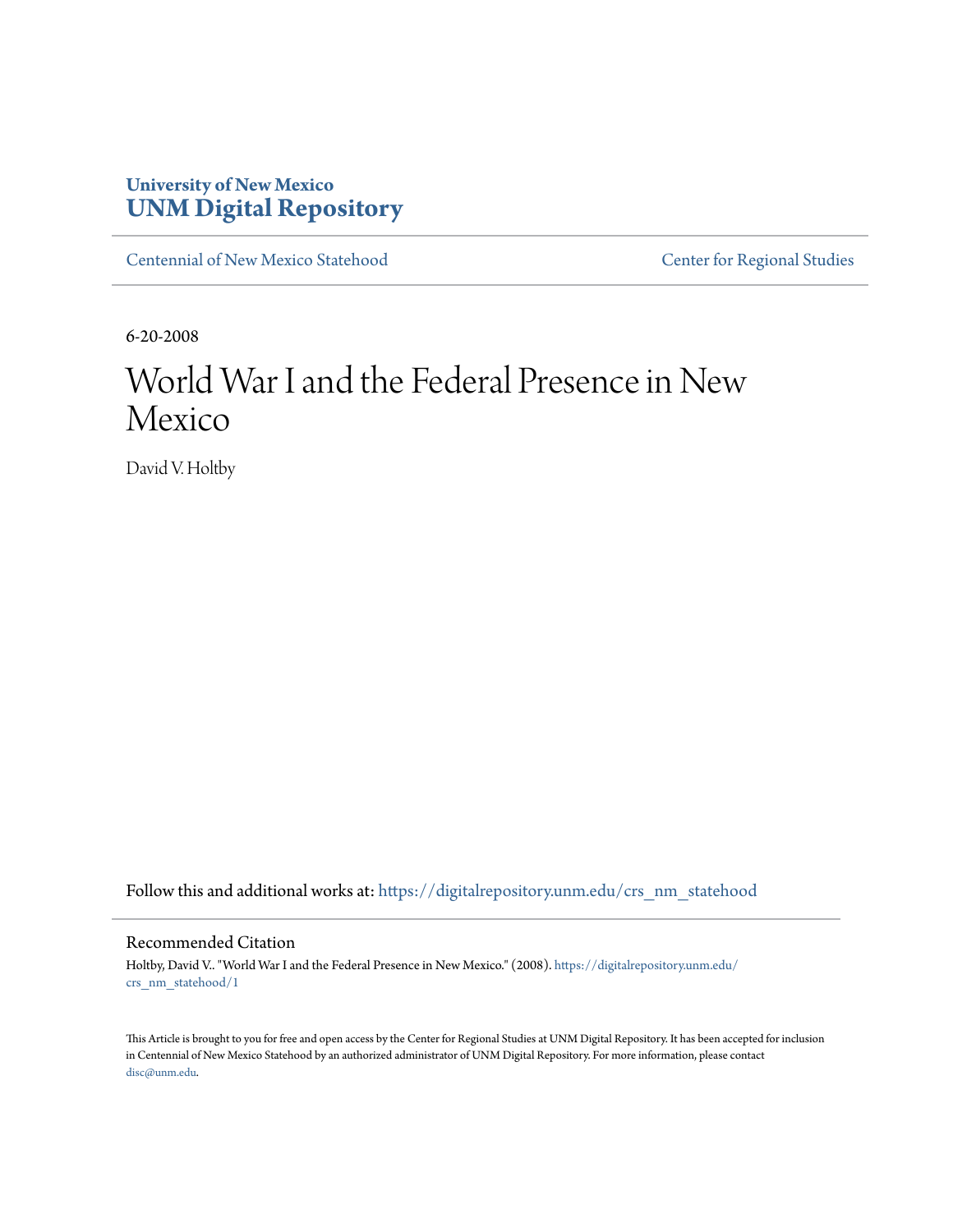### World War I and the Federal Presence in New Mexico

On Your Own: resources from archives, websites, and an annotated bibliography

### **Archives:**

Four archival repositories hold materials relevant to topics in these entries.

At the Center for Southwest Research, University Libraries, University of New Mexico, the following individual collections proved particularly useful: George W. Prichard Family Papers, MSS 187 BC, Boxes 12,13 for Woman' Committee of the Council of National Defense; New Mexico Draft Board Records, 1917-1918, MSS 82 BC, Boxes 1,2,3; Albert B Fall Papers, MSS 131 BC, Box 6 for Mexican affairs; Blumenthal Collection of New Mexicana, MSS 24 BC, Box 1 for federal presence in a small mining community; Otero-Stinson Family Papers, MSS 506 BC, Box 1 for Katherine Stinson; McCart Family Papers, MSS 537 BC, Box 1 for Ethel Sly; American Indian Oral History Collection, MSS 314,Tape 358.

In Washington, D.C., National Archives and Records Administration, I: Record Group 393, Fort Wingate, Box 11; Record Group 393, Camp Cody General Correspondence, Boxes 1,2; Record Group 393, Camp Kearny General Correspondence, Boxes 1,5,6; Camp Kearny Bulletins, Box 20.

At College Park, MD, National Archives and Records Administration, II: Record Group 112, Fort Bayard, Boxes1234-38; Record Group 112, Doña Ana, Box 1670; Record Group 112, Camp Forlong [sic], 31 Part C Boxes 28, 29; Record Group 112, Deming, F Box 288; Record Group 112, New Mexico, F Box 289; Record Group 120, American Expeditionary Forces:  $34<sup>th</sup>$  Division, Box 1;  $40<sup>th</sup>$  Division, Boxes 1,2;  $41<sup>st</sup>$ Division, Boxes 1,2;  $89<sup>th</sup>$  Division, Boxes 1,2,3 and 32,33.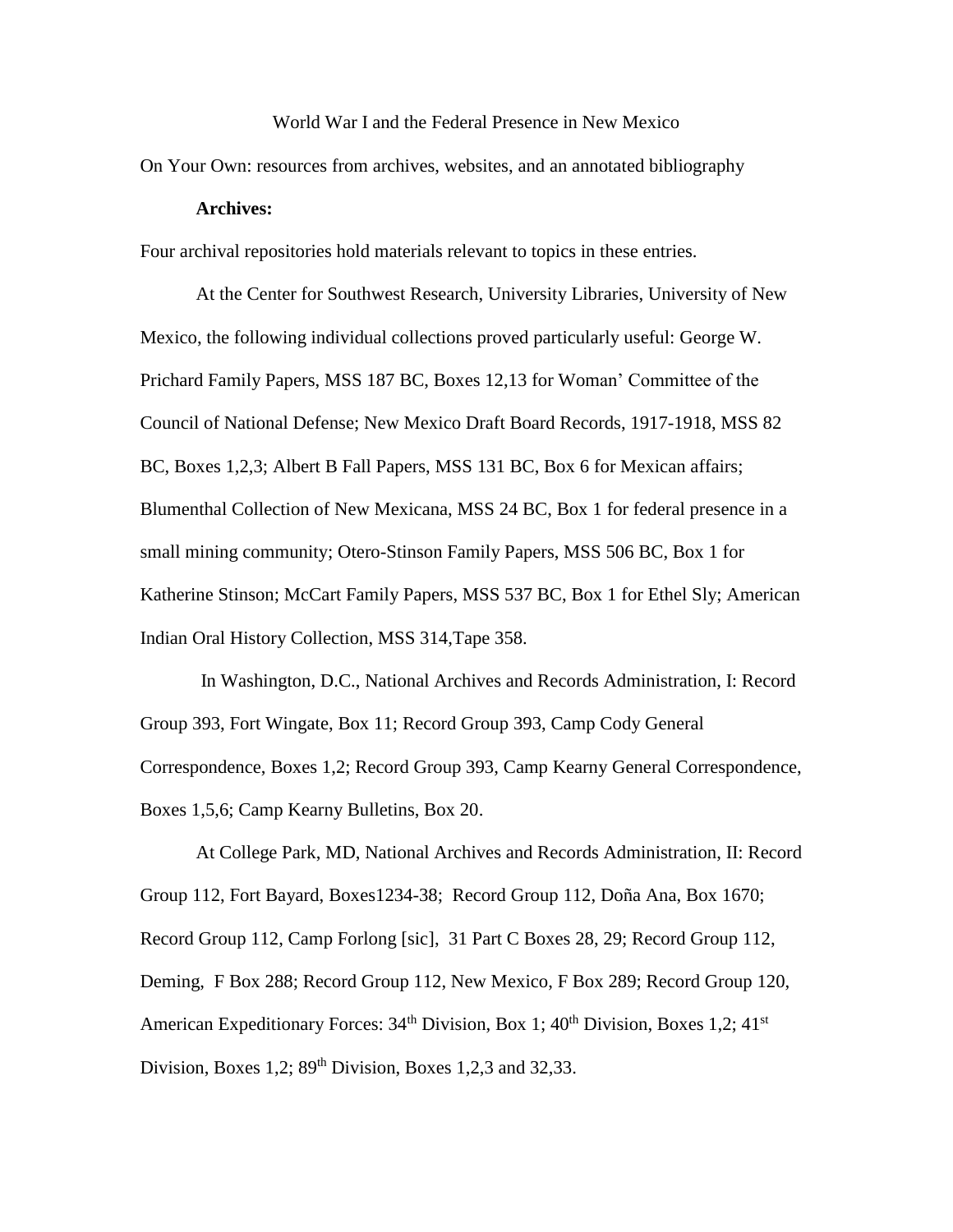The Manuscript Collection at the Library of Congress holds the La Follette Family Papers, Box I: B161, B166, B240 are important for the free speech controversy.

#### **On the Web:**

Hundreds of potentially useful websites exist, and seven are suggested as entry points. Three detailed and accurate sites can be accessed using the following key words entered into a search engine.

*The World War I Document Archive* contains hundreds of documents as well as access to nearly a hundred memoirs and reminiscences.

*First World War.Com: The War to End all Wars* has an abundance of primary and secondary materials. As one example, it has a complete collection of wartime posters from various countries.

*Spartacus & World War I* provides an index of twenty-four topics. While the emphasis is on British experiences, the coverage overall is broad and in-depth.

Three specific sites that provide much useful detail of interest to New Mexico's military history are reached by using these key words entered into a search engine:

*Matthew Chopin & World War I* is a rare memoir by a soldier from Louisiana in the 89<sup>th</sup> Division, the same division in which more New Mexicans served than any other.

*campcodydeming* offers a fascinating and abundantly illustrated look at the training camp of the 34<sup>th</sup> Division, where many New Mexicans draftees went in 1918.

The Library of Congress website has a "Veterans History Project" in their American Folklife Center. Its URL is [www.loc.gov/vets](http://www.loc.gov/vets) . Click on "search the veterans collection" to access and enter key words for the field descriptor selected.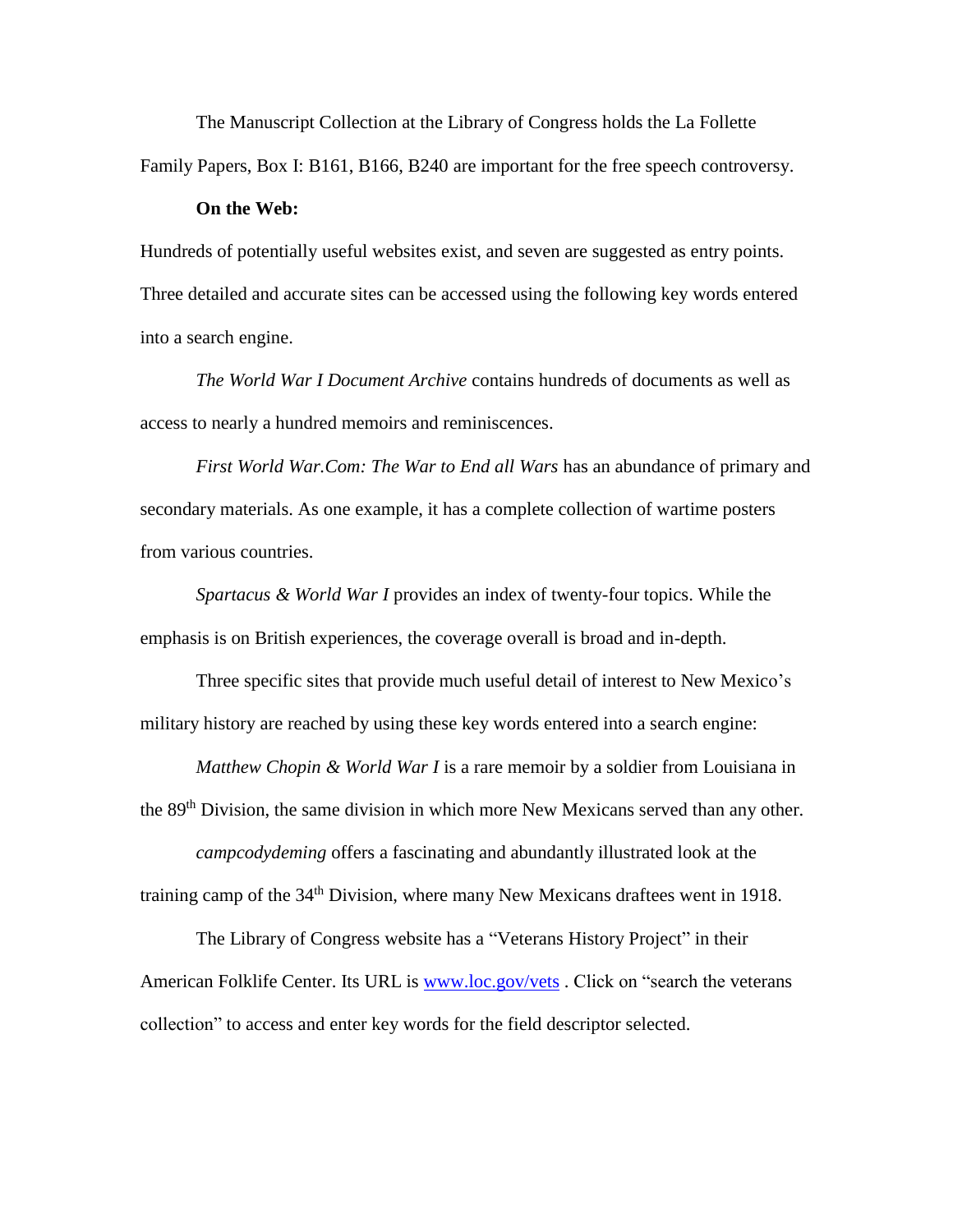Finally, an indispensable recource is the National World War One Museum, which opened in Kansas City in 2006. Many of its materials are accessible on-line at [www.nwwone.org](http://www.nwwone.org/) .

### **Selected Annotated Bibliography**

The nineteen entries in this section draw on an extensive secondary literature and some published memoirs. Only a few of the many works read will be cited, but each proved particularly helpful. Moreover, the bibliography in each cited work will refer the interested reader to many of the specialized and related titles I consulted.

Four newspapers also were key references for the wartime years. The *Albuquerque Morning Journal* and *La Bandera Americana,* each the state's largest circulating paper for their respective readers, are indispensable and, and if read closely, yield much detail not otherwise available. Through the generosity of Professor David Stratton I had access to *The Tucumcari News*, a truly invaluable source, and I am deeply grateful to Professor Stratton for sharing it. The *New York Times* was used selectively.

On the general topic of World War I as social history, see: David M. Kennedy, *Over Here: The First World War and American Society* (New York, 2004; twenty-fifth anniversary edition); Dixon Wecter, *When Johnny Comes Marching Home* (Cambridge, MA., 1944); Lansing B. Bloom, ed., *New Mexico in the Great War* (Santa Fe, 1927). Gary Mead, *The Doughboys: America and the First World War* (Woodstock, 2000) and Neil M. Heyman, *Daily Life During World War I* (Westport, CT, 2002) were useful references on military history.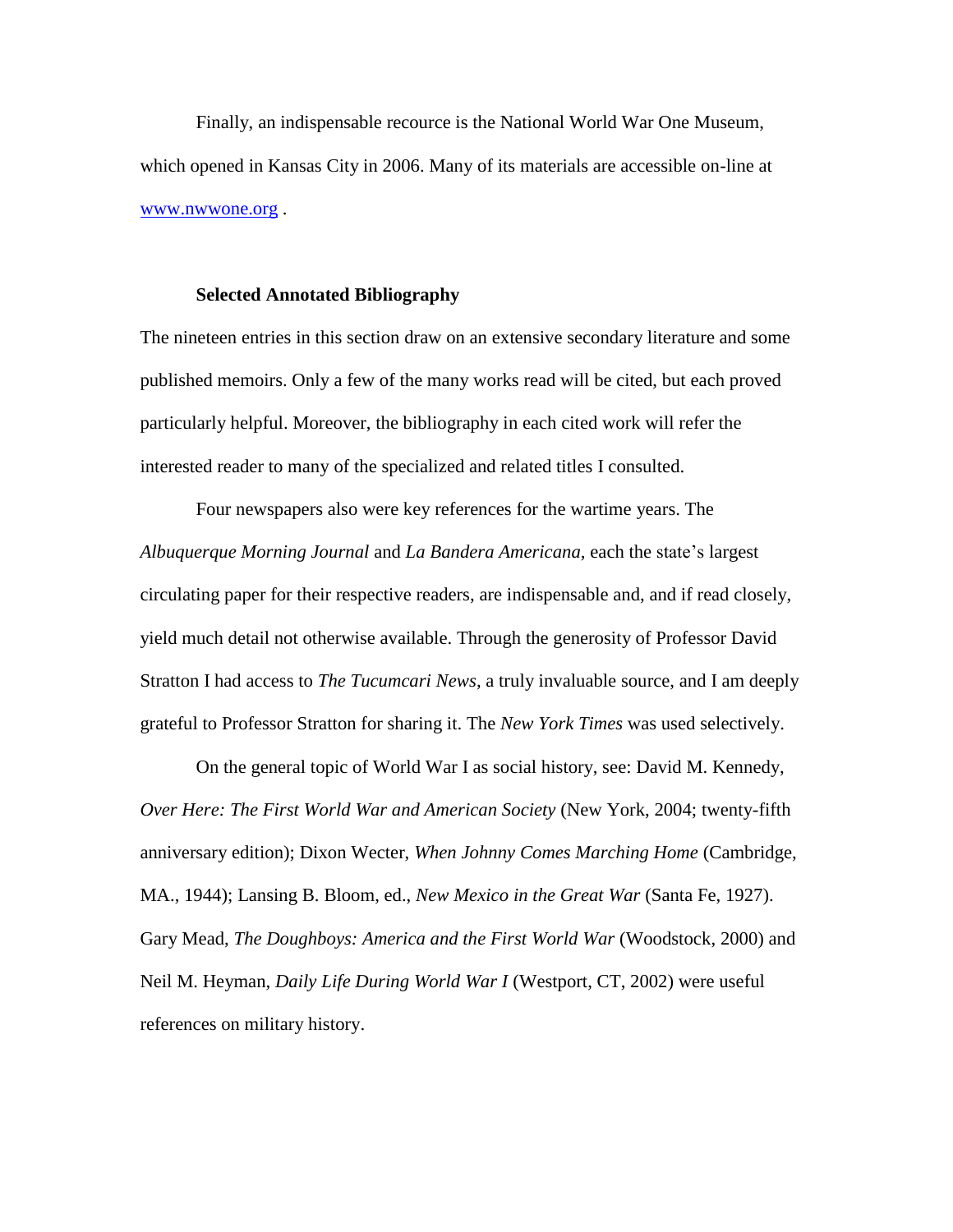No one working on the World War I era can ever offer sufficient thanks to the participants in the Woodrow Wilson Papers documentary editing project at Princeton University for their incomparable work: Arthur S. Link, ed., *The Papers of Woodrow Wilson* (Princeton, NJ, 1979-91), V.30-64 [1914-1919]. These documents are an extraordinary resource, and the accompanying notes and annotations are exceptionally valuable.

Among the published war-related memoirs read, these are the ones most referred to in the entries: John J. Pershing, *My Experiences in the World War*, V. 1 & 2 (New York, 1931); Larry L. Brand, ed., *The Papers of George Catlett Marshall*, V. 1 (Baltimore, 1981); Raymond Fosdick, *Chronicle of a Generation: An Autobiography*  (New York, 1958); William L. Langer, *Gas and Flame in World War I* (New York, 1965). Each informs the overall perspective of the military-related entries. Political matters are addressed in Josephus Daniels, *The Cabinet Diaries of Josephus Daniels, 1913-1921,* edited by E. David Cronon (Lincoln, NE, 1963).

The outstanding biography by David Stratton, *Tempest Over Teapot Dome: The Story of Albert B. Fall* (Norman, OK, 1998) is indispensable and insightful on the senator's many political interests prior to become Secretary of the Interior in 1921.

Useful single-volume general discussions of agriculture, economics, Indians in World War I, women's history, social control, the Army Nurse Corps, the 24<sup>th</sup> Infantry, and the influenza pandemic are found, respectively, in these works: Gilbert C. Fite, *Farmers: The New Minority* (Bloomington, 1974); Lawrence E. Mitchell, *The Speculation Economy: How Finance Triumphed Over Industry* (San Francisco, 2007); Thomas A. Britten, *American Indians in World War I: At Home and at War*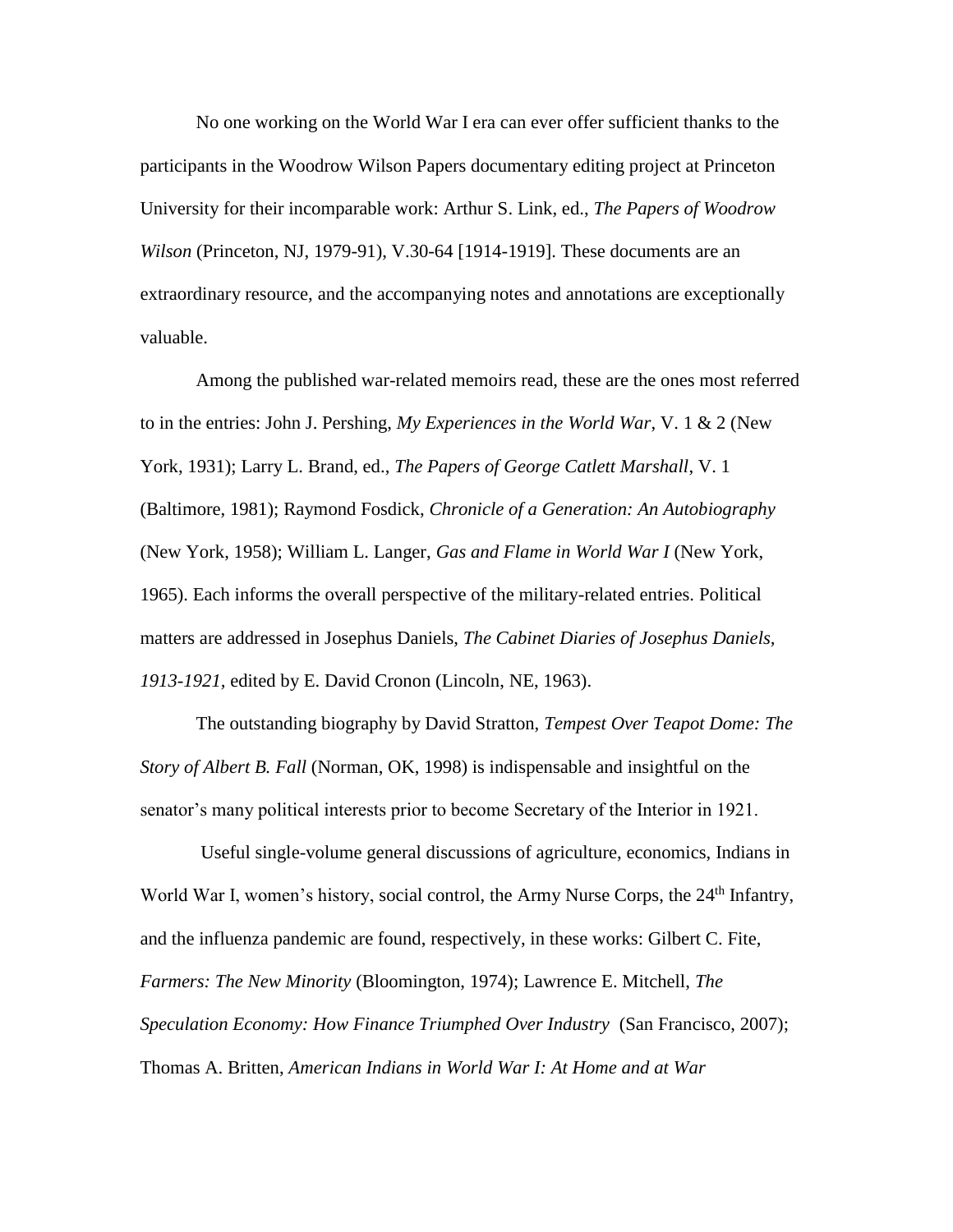(Albuquerque, 1997); Martha H. Patterson, *Beyond the Gibson Girl: Reimagining the American New Woman, 1895-1915* (Urbana, IL, 2005); Nancy K. Bristow, *Making Men Moral: Social Engineering During the Great War* (New York, 1996); Mary T. Sarnecky, *A History of the U.S. Army Nurse Corps* (Philadelphia, 1999)**;** Robert V. Haynes, *A Night of Violence: The Houston Riot of 1917* (Baton Rouge, 1976); Gina Kolata, *The Story of the Great Influenza Pandemic of 1918 and the Search for the Virus that Caused It (New* York, 1999).

A most interesting discussion of the pandemic's origins—and likely the least known work in this field—is a British medical study, see: J.S. Oxford, "The So-Called Great Spanish Influenza Pandemic of 1918 May Have Originated in France in 1916," *Philosophical Transaction. Royal Society of London, Biological Sciences,* V. 356 No. 1416 (2001): 1857-59.

Two contemporary accounts of the Woman's Committee of the Council of National Defense provide indispensable overviews: Ida Clyde Clarke, *American Women and the World War* (Boston, 1918) and Newell Blair, *The Woman's Committee of the United States Council of National Defense: An Interpretive Report April 2, 1917 to February 27, 1919* (Washington, DC, 1920).

Literature on the Mexican Revolution is vast, and these two studies are deeply researched but offer contrasting interpretations: Alan Knight, *The Mexican Revolution,* V.1-2 (1986; reprint Lincoln, NE, 1990) and John Mason Hart, *Revolutionary Mexico: The Coming and Process of the Mexican Revolution* (Berkeley, 1987).

An outstanding short interpretive account of the Mexican Revolution is Michael Gonzales, *The Mexican Revolution, 1910-1940* (Albuquerque, 2002). Michael C. Meyer,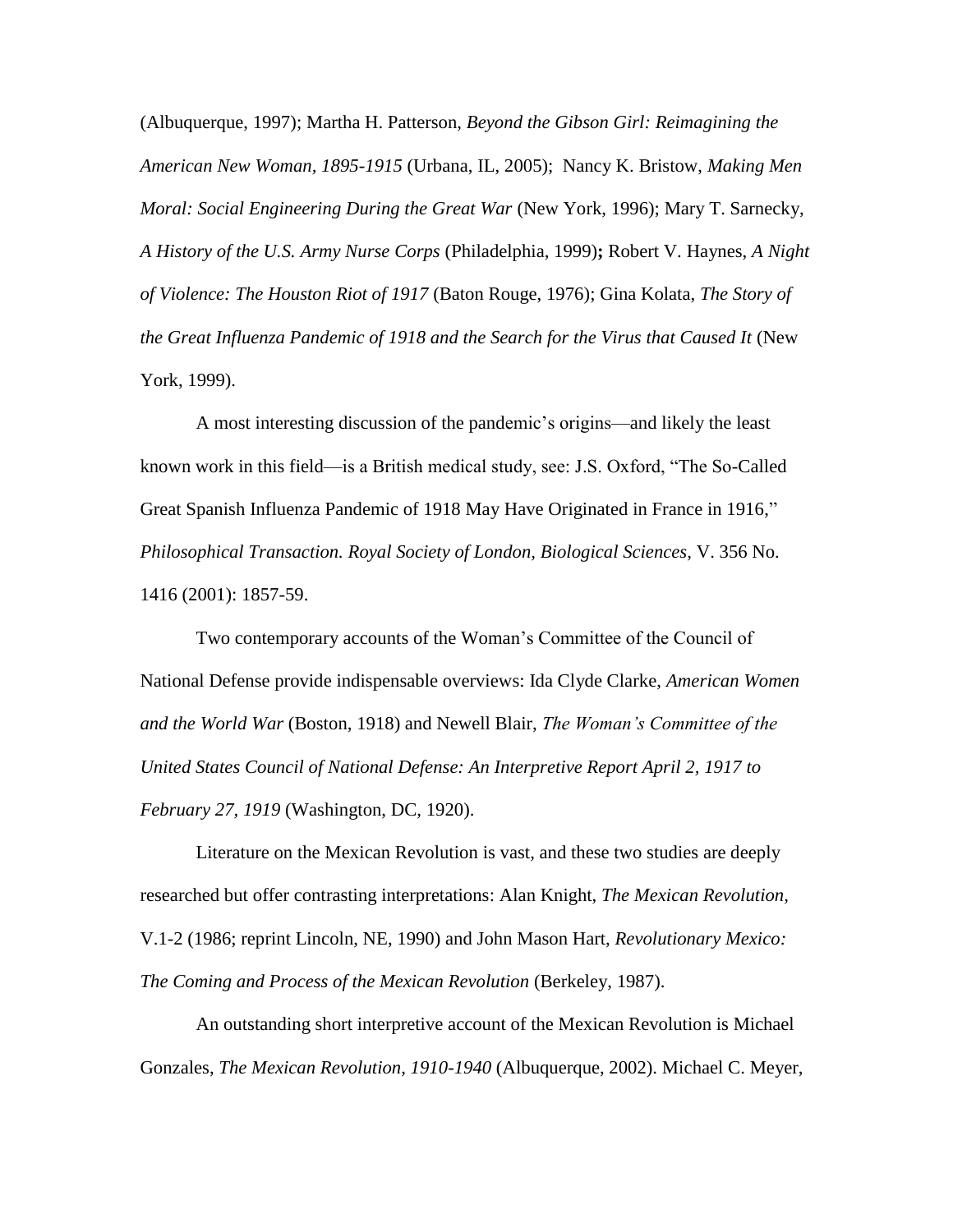*Huerta: A Political Portrait* (Lincoln, NE, 1972) is the standard biography for this figure. A magisterial biography is Friedrich Katz, *The Life and Times of Pancho Villa* (Stanford, 1998). Essential reading for U.S.-Mexican diplomatic history is P. Edward Haley, *Revolution and Intervention: The Diplomacy of Taft and Wilson with Mexico, 1910-1917* (Cambridge, 1970). Conflicts along the border between the United States and Mexico are superbly discussed in Charles H. Harris III and Louis R. Sadler, *The Texas Rangers and the Mexican Revolution: The Bloodiest Decade, 1910-1920* (Albuquerque, 2004).

Studies about the Pershing Punitive Expedition are a cottage industry. Three readable and reliable accounts are Oscar Martinez, *Fragments of the Mexican Revolution: Personal Accounts from the Border* (Albuquerque, 1983); Paul Vanderwood and Frank Samponaro, *Border Fury: A Picture Postcard Record of Mexico's Revolution and U.S. War Preparedness* (Albuquerque, 1988); and Ellen Welsome, *The General and the Jaguar: Pershing's Hunt for Pancho Villa* (2005; reprint Lincoln, NE, 2007). On Germany's views of the U.S. Army's performance in Mexico and the continuing deficiencies of the AEF, see: Gregory Martin, "German Strategy and Military Assessments of the American Expeditionary Force (AEF), 1917-1918," *War in Society* V. 1 No. 2 (1994): 160-96.

Loyalty issues require delineating a three-way historical process involving the experiences of blacks, foreign agents, and Nuevomexicanos. Each is covered, respectively, in these works: Theodore Kornweibel, Jr., *"Investigate Everything": Federal Efforts to Compel Black Loyalty During World War I* (Bloomington, IN, 2002); Charles H. Harris III and Louis R. Sadler, *The Border and the Revolution* (Las Cruces, NM, 1988); and Phillip Gonzales and Ann Massmann, "Loyalty Questioned: